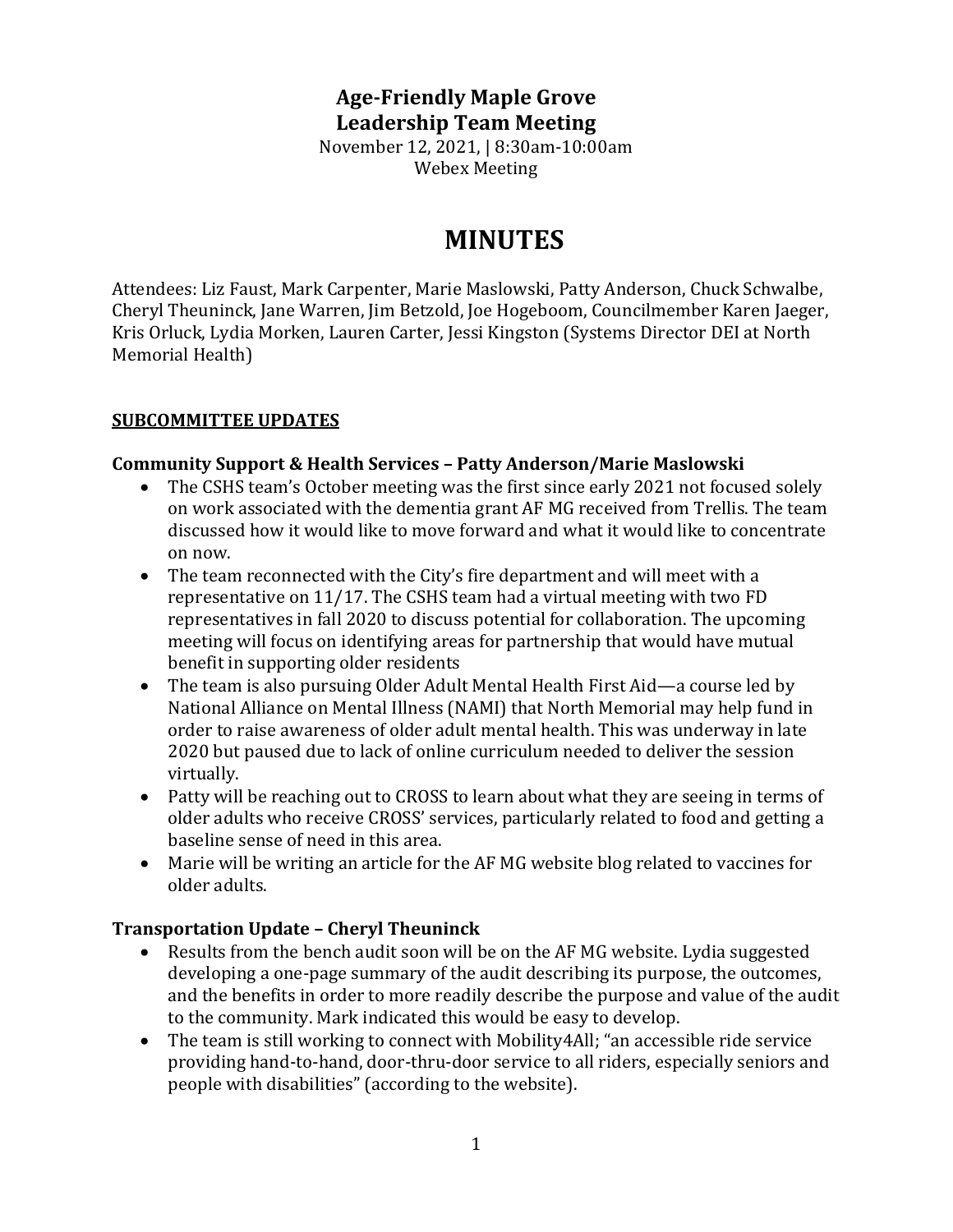# **Housing Update - Lydia**

- Lydia presented to the City Council on the evening of October 18; Liz Faust and Cindy Heckler (Housing team members) also attended. The presentation summarized highlights from the housing brief produced by the housing team earlier this year.
- Housing For All held its annual bus tour on October 26, but this year the event was virtual. Lydia shared a brief presentation on AF MG including the top 3 recommendations from the housing brief. Cindy Heckler presented some information about Arbor Lakes Commons.
- Joe Hogeboom provided the following updates about housing from the City:
	- o On Monday, Nov. 15, City staff will present to City Council to seek its endorsement of the development of two affordable senior housing buildings. The City owns a parcel at the intersection of Main Street and Weaver Lake Road and has been hanging on to it for some time. There has been the possibility of it being used as part of the community center redesign/expansion. However, it looks like the redesign will not require use of that parcel, and therefore the City may develop an affordable senior housing building on that site. It has discussed the idea with CommonBond Communities. This would be a simple project in the sense that the City already owns the land. Once there is clearance and the land is free, the project could be fast-tracked. They City also owns land to the northeast of this intersection, and is considering affordable senior housing there as well. Great central locations that are close to amenities.
		- In order to finance the property, the City anticipates selling some land to a market- rate developer and use that money to finance the affordable development.
		- Usually for senior housing the City uses the 30% income (renters pay 30% of their income) threshold because they are on fixed incomes, but it's TBD at this point. The City is in a better position in this case because it already owns the land.
	- o An application also just came in for a 152-unit senior housing building near Menard's on Lawndale Lane. There may be an affordability component to it.
	- o Another new senior housing project, Village at Arbor Lakes is about two years out. That will include independent living, assisted living, and memory care.
	- o The City is also in early discussions with a developer who wants to do an end-of-life/hospice center.

Additional development:

- Rental townhomes going before City Council on Monday (11/15) night. It includes 200 units of villas and townhomes on 105th Avenue, north of 610.
- Evanswood is a huge development planned for just south of the Hindu temple—227 single-family homes, 138 townhomes. They have been doing a lot of master planning in this area.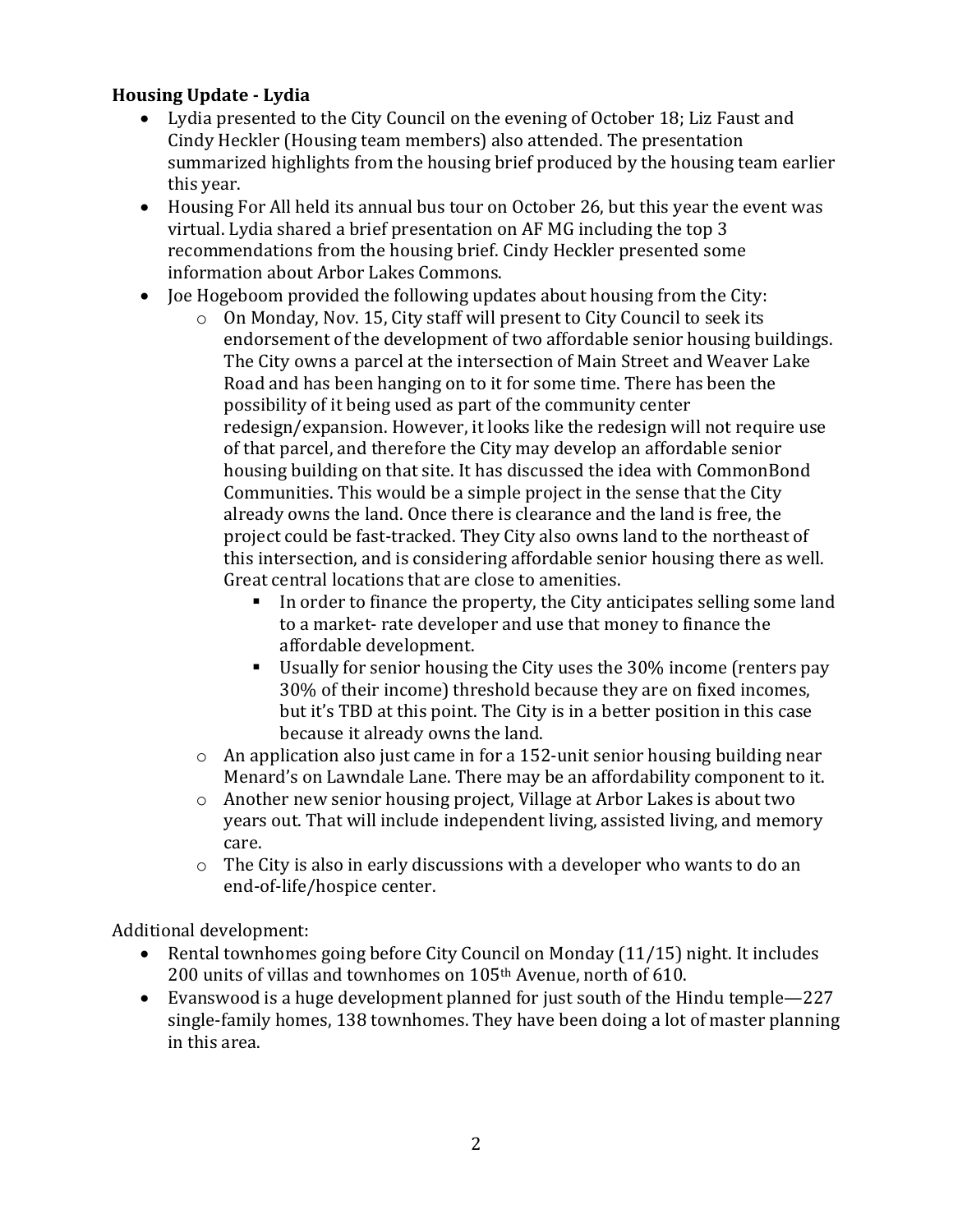# **Civic and Social Involvement Update – Liz**

• Liz recently learned that North Memorial Health has additional funds to donate by the end of the year. She is hoping some of that funding could be used to double the size of the intergenerational garden that launched this past summer due to the great success of that program. Funds could be used to purchase additional raised garden beds, some irrigation equipment, etc. This syncs with North Memorial's focus on healthy aging as a top priority that emerged from its last Community Health Needs Assessment. Unlike some Parks & Rec programs, the garden is a free program and so donations are especially helpful.

# **Communication Update - Tim**

• In Tim's absence, a brief update was shared concerning website analytics; traffic similar to last month. Lydia reported that Facebook followers continue to grow in number and that she and Liz have a good system of tag-teaming their posts and have been getting good response and exposure.

### **COMMUNITY NEEDS ASSESSMENT PLANNING - Lydia**

- AF MG will undertake its second community needs assessment next year as part its second cycle of work through the AARP Network of Age-Friendly States and Communities framework.
- Lydia shared a document (attached separately) laying out likely elements of AF MG's upcoming community needs assessment. Major elements of information gathering will include input from community members, key partners/stakeholders, and City staff, supplemented with existing data from several sources.
- The LT suggested additional partners to engage and considerations concerning outreach to community members.
- Lydia requested that LT members consider whether they are interested in participating in an ad hoc committee to lead the community needs assessment process, and that next month she will present a rough timeline and outline of budgetary considerations for the work.
- Lydia suggested to Jessi Kingston that AF MG and North Memorial somehow collaborate or connect related to AF MG's needs assessment and the hospital's Community Health Needs Assessment, conducted every three years. Jessi noted that Community Engagement Action Teams (CEAT) have kicked off and that there will be partnership opportunities.

# **Co-Chair/Communications Chair Discussion**

- • Liz talked about the need for an AF MG co-chair as of January  $1<sup>st</sup>$  and a Communications Subcommittee Chair immediately.
- Mark shared the AF MG Initiative Structure document (attached) and showed the co-chair and committee chair duties.
- If anyone is interested in either position, please contact Liz.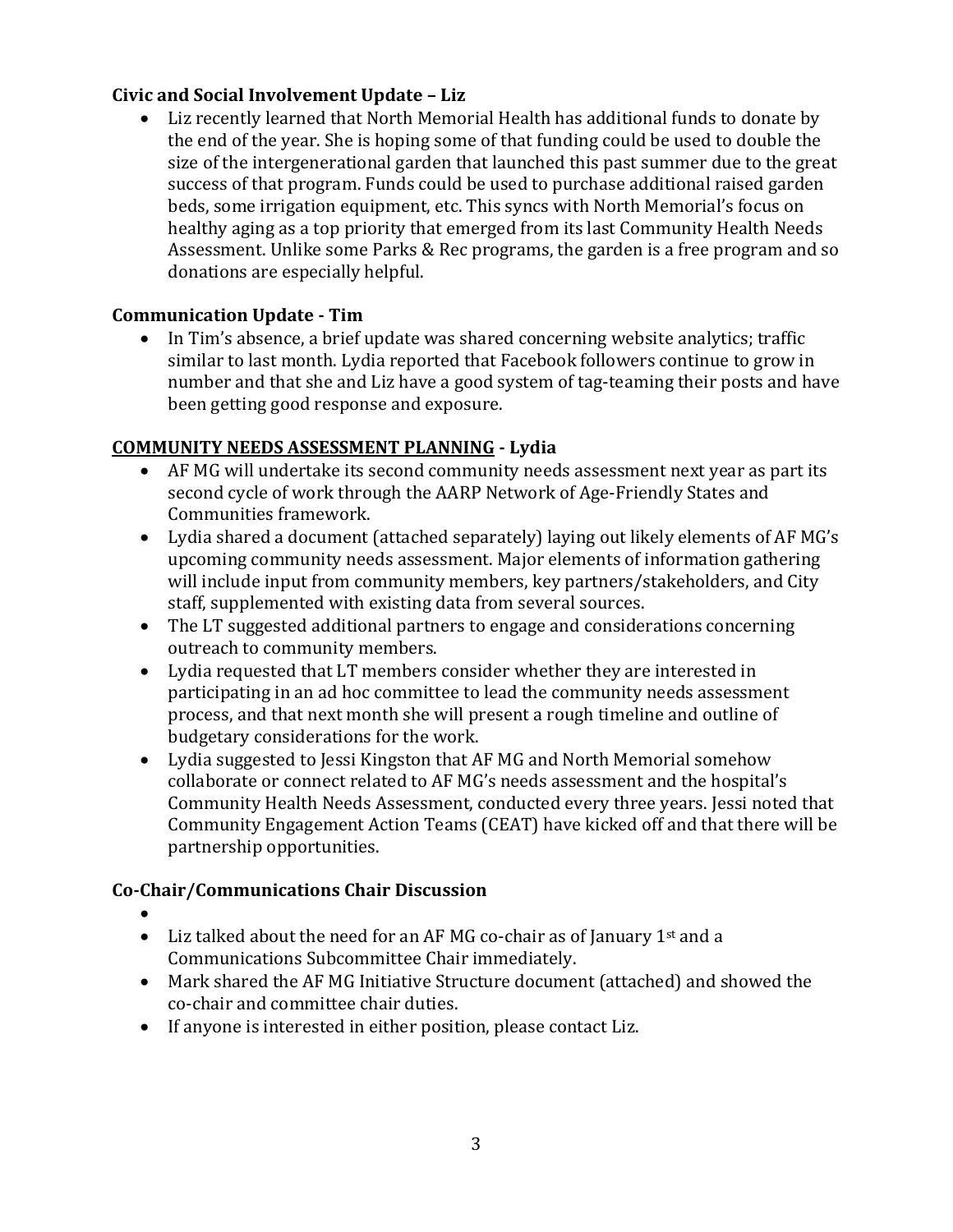### **OTHER NEWS AND UPDATES**

#### **Rotary Club – Jim Betzold**

- Rotary Gala is 11/13. It will be virtual this year and is free to attend.
- The STRIVE program is going well great participation by Bethel College students.
- Rotary is very busy, including recent buckthorn removal.

#### **CROSS – Pat Schwalbe:**

- Pat and a few volunteers set up holiday toy shop yesterday. People interested in supporting it can use an Amazon shopping link and the items will be sent straight to CROSS. Pat sent the flier to Liz for posting on Facebook if interested. Sent to Liz the toy drive flier with Amazon shopping link and people could shop directly from that. Post on Facebook.
- It is also Give to the Max time. CROSS will accept matching funds through the end of November. There are some great sponsors this year.
- CROSS remains in full force serving people; haven't missed a beat during the pandemic and they just keep going. They are concerned but ready for the fallout related to unemployment benefits running out and the eviction moratorium expiring, as CROSS always gets hit hard after these temporary government assistance programs run their course.
- It is helpful for CROSS to know about new potential affordable senior housing (and any new affordable housing) coming into the city as it relates to people who might need transportation to CROSS for food or otherwise. CROSS could use a new vehicle, such as a van with a lift, etc., to transport people as well as food. They want to remain in the loop on affordable housing development.
- Lastly, a shout out to toy shop Dec 1-22 it takes about 75 volunteers and roster is filled!

#### **North Memorial – Lauren Carter**

- Checked with Deb Scheid and will be checking on NAMI Older Adult Mental Health First Aid course as a possibility for the CSHS team to pursue.
- As Jessi mentioned, there is a new staff person coming soon and that person could be a good link related to the North Memorial CHNA and AF MG's upcoming community needs assessment.

### **City of Maple Grove – Joe Hogeboom**

- Nautical Bowls is coming in near Starbucks, and another one near the hospital
- Max's on Main new pub opening in a week from today in the former Claddagh's space on Main Street,
- Dunkirk Lane and Lawndale Lane going to be renamed Maple Grove Lane

### **City of Maple Grove, Parks & Rec - Liz:**

- MG Lions and MG Seniors Craft Committee have annual craft sale tomorrow (11/13), from 9am-4pm community center, a fundraiser for seniors.
- Liz will be sharing a program report next week for the Park Board. Each year one P&R program staff develops a report on the previous year's work and shares it with